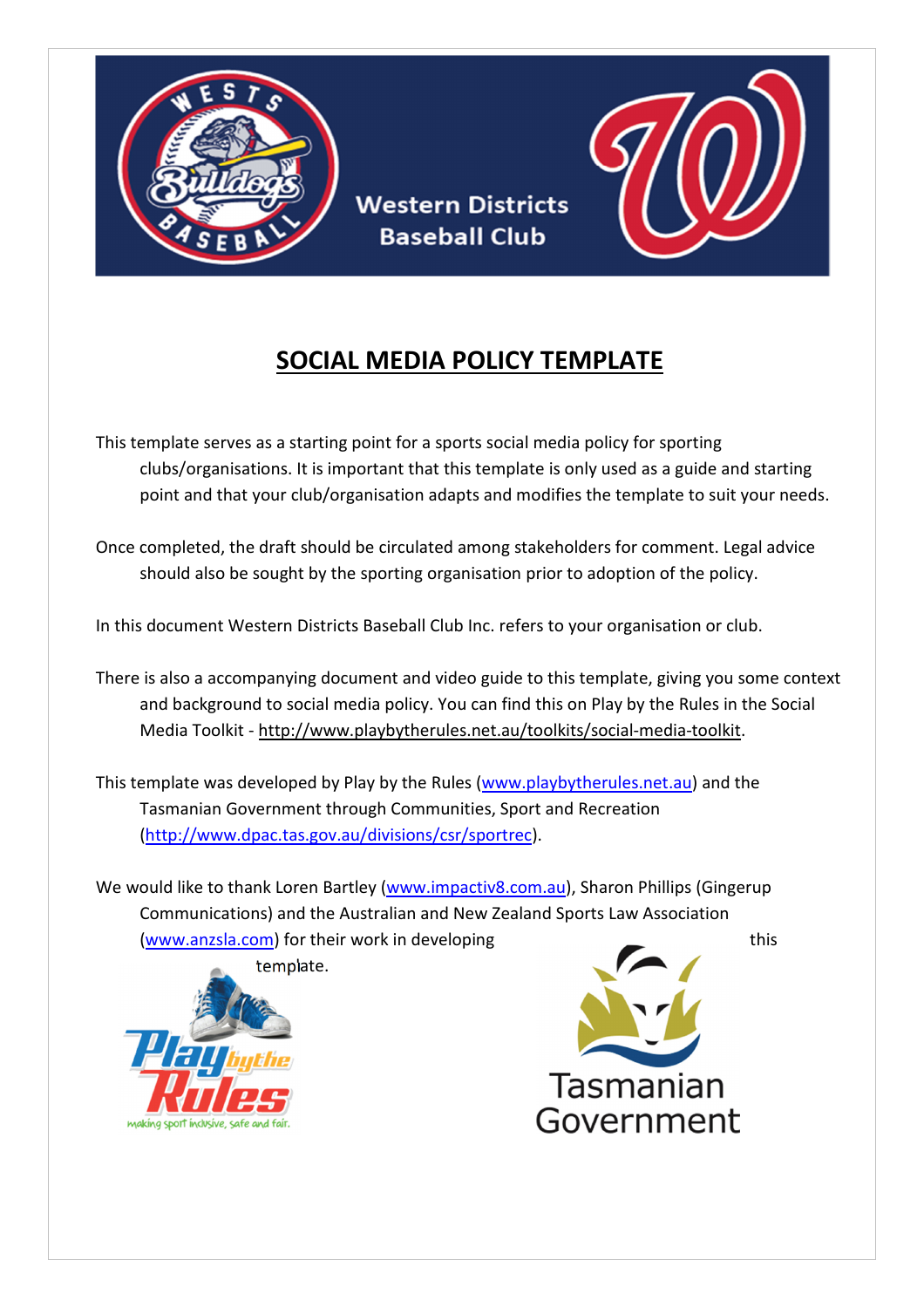

**Western Districts Baseball Club Inc** 



WESTERN DISTRICTS BASEBALL CLUB INC.

# SOCIAL MEDIA POLICY

### Policy overview and purpose

Social media is changing the way we communicate.

This policy has been developed to inform our community about using social media so people feel enabled to participate, while being mindful of their responsibilities and obligations. In particular, this policy provides practical guidance allowing all parties to benefit from the use of social media, while minimising potential risks and protecting those involved.

This policy assists to establish a culture of openness, trust and integrity in all online activities related to Western Districts Baseball Club Inc.

This policy contains Western Districts Baseball Club Inc. guidelines for the Western Districts Baseball Club Inc. community to engage in social media use. It also includes details of breaches of the policy.

In circumstances where guidance about social media issues has not been given in this policy, we suggest you use common sense or seek out advice from those who have approved this policy.

### Underlying principles

This policy complements Western Districts Baseball Club Inc.'s core values:

The objects of the Association are:-

- (1) Foster interest in the sport of baseball
- (2) Provide the appropriate level of coaching, training, facilities and games for any member who wants to play baseball with the Club.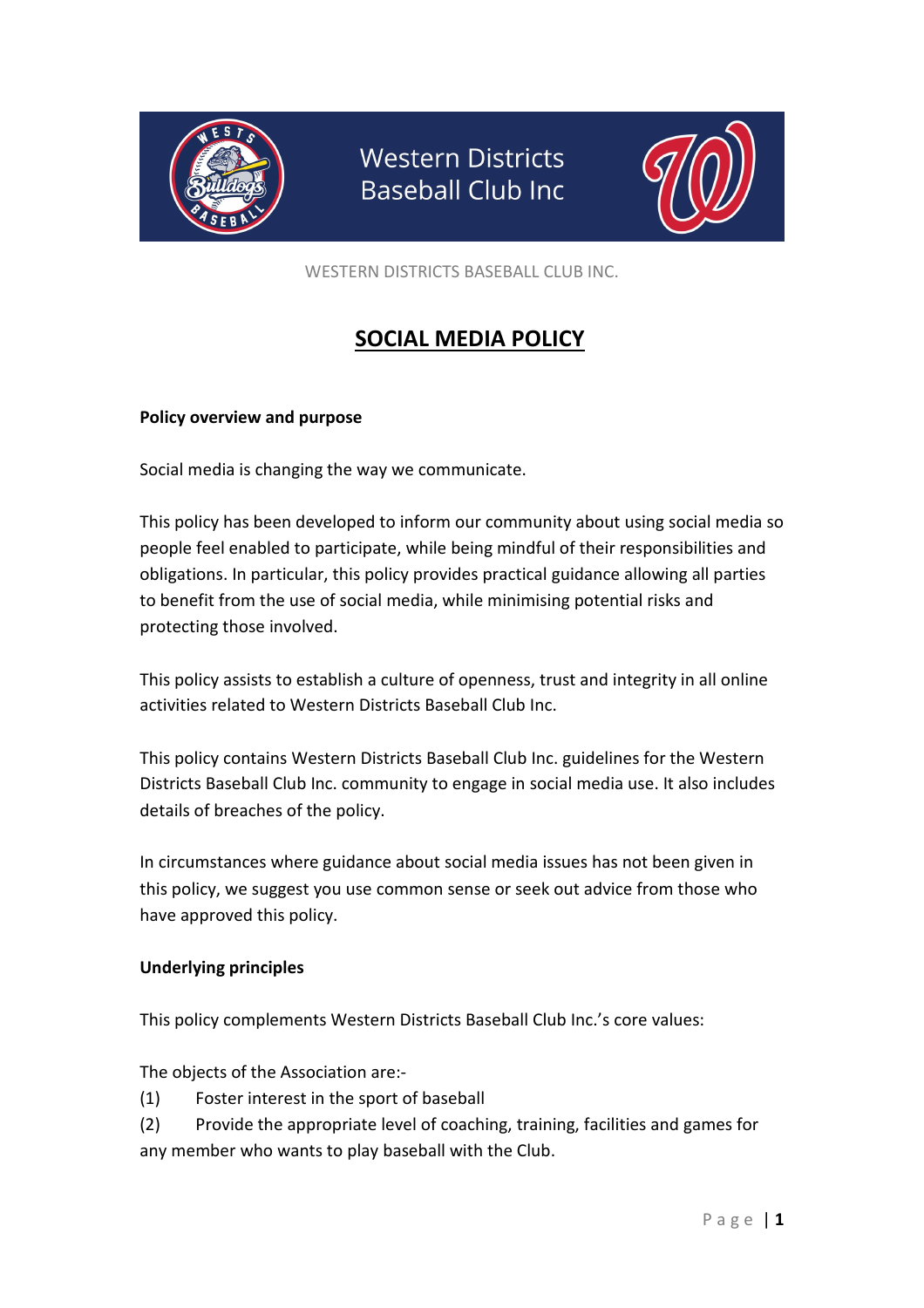(3) Provide appropriate opportunities for all players to progress from Tee-Ball through to Australian representation.

(4) Provide a forum for building our baseball community through fellowship and social activities.

(5) To be an affiliated member of the sport's recognised governing bodies for the Sport within the state of Queensland.

(6) to do all such things as are incidental or conducive to the attainment of any or all of the above objects

Club Social Media Committee person is responsible for all matters related to this policy.

# Coverage

This policy applies to all persons who are involved with the activities of Western Districts Baseball Club Inc., whether they are in a paid or unpaid/voluntary capacity and including:

- members including life members of Western Districts Baseball Club Inc.
- persons appointed or elected to Western Districts Baseball Club Inc. boards, committees and sub-committees;
- employees of Western Districts Baseball Club Inc.;
- members of the Western Districts Baseball Club Inc. Executive;
- support personnel, including managers, physiotherapists, psychologists, masseurs, sport trainers and others;
- coaches and assistant coaches;
- athletes;
- umpires and other officials;
- volunteers
- other members

# Scope

Social media refers to any online tools or functions that allow people to communicate and/or share content via the internet.

This social media policy applies to platforms including, but not limited to:

- Social networking sites (e.g. Facebook, Twitter, LinkedIn, Google+, Pinterest, Yammer, etc)
- Video and photo sharing websites or apps (e.g. YouTube, Vimeo, Instagram, Flickr, Vine, etc)
- Blogs and micro-blogging platforms (e.g. Tumblr, Wordpress, Blogger, etc)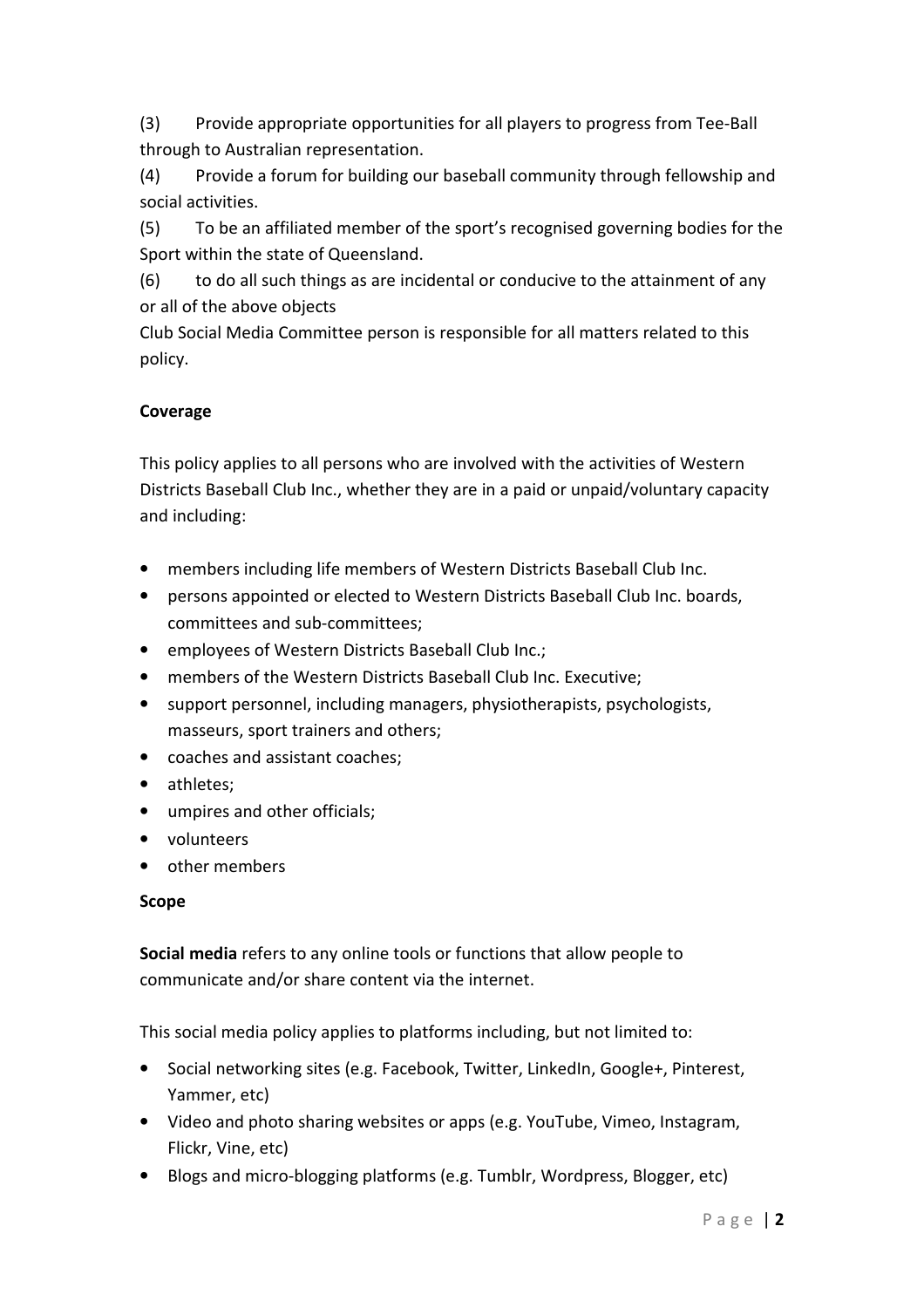- Review sites (e.g. Yelp, Urban Spoon, etc)
- Live broadcasting apps (e.g. Periscope, Meerkat, Facebook Mentions, etc)
- Podcasting (e.g. iTunes, Stitcher, Sound cloud, etc)
- Geo-spatial tagging (e.g. Foursquare, etc)
- Online encyclopaedias (e.g. Wikipedia, etc)
- Instant messaging (e.g. SMS, Skype, Snapchat, WhatsApp, Viber, etc)
- Online multiplayer gaming platforms (e.g. World of Warcraft, Second life, Xbox Live, etc)
- Online voting or polls
- Public and private online forums and discussion boards
- Any other online technologies that allow individual users to upload and share content.

This policy is applicable when using social media as:

- 1. an officially designated individual representing Western Districts Baseball Club Inc. on social media; and
- 2. if you are posting content on social media in relation to Western Districts Baseball Club Inc. that might affect Western Districts Baseball Club Inc.'s business, products, services, events, sponsors, members or reputation.

NOTE: This policy does not apply to the personal use of social media where it is not related to or there is no reference to Western Districts Baseball Club Inc. or its business, competitions, teams, participants, products, services, events, sponsors, members or reputation. However, any misuse by you of social media in a manner that does not directly refer to Western Districts Baseball Club Inc. may still be regulated by other policies, rules or regulations of Western Districts Baseball Club Inc.

# Using social media in an official capacity

You must be authorised by Western Districts Baseball Club Inc. Communication Committee person before engaging in social media as a representative of Western Districts Baseball Club Inc.

To become authorised to represent Western Districts Baseball Club Inc. in an official capacity, you must have appropriate training such as https://esafety.gov.au/esafety-information/games-apps-and-social-networking.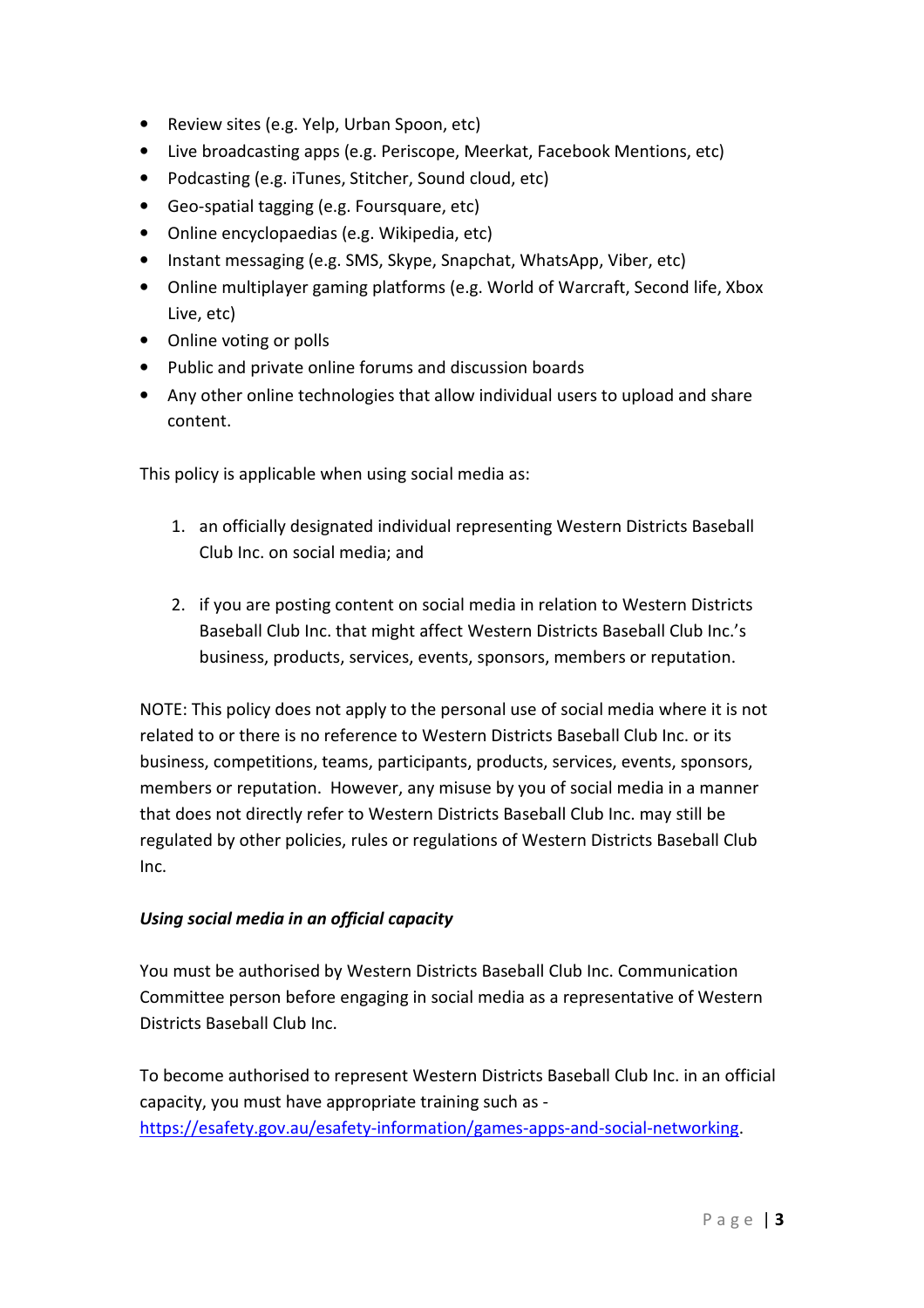As a part of Western Districts Baseball Club Inc.'s, community you are an extension of the Western Districts Baseball Club Inc. brand.

As such, the boundaries between when you are representing yourself and when you are representing Western Districts Baseball Club Inc. can often be blurred. This becomes even more of an issue as you increase your profile or position within Western Districts Baseball Club Inc. Therefore it is important that you represent both yourself and Western Districts Baseball Club Inc. appropriately online at all times.

#### Guidelines

You must adhere to the following guidelines when using social media related to Western Districts Baseball Club Inc. or its business, products, competitions, teams, participants, services, events, sponsors, members or reputation.

#### Use common sense

Whenever you are unsure as to whether or not the content you wish to share is appropriate, seek advice from others before doing so or refrain from sharing the content to be on the safe side.

When using social media, the lines between public and private, personal and professional, may be blurred. Remember, you are an ambassador for Western Districts Baseball Club Inc.

### Protecting your privacy

Be smart about protecting yourself and your privacy.

When posting content online there is potential for that content to become publicly available through a variety of means, even if it was intended to be shared privately. Therefore, you should refrain from posting any content online that you would not be happy for anyone to see, even if you feel confident that a particular individual would never see it.

Where possible, privacy settings on social media platforms should be set to limit access. You should also be cautious about disclosing your personal details.

### Honesty

Your honesty—or dishonesty—may be quickly noticed in the social media environment. Do not say anything that is dishonest, untrue or misleading. If you are unsure, check the source and the facts before uploading or posting anything.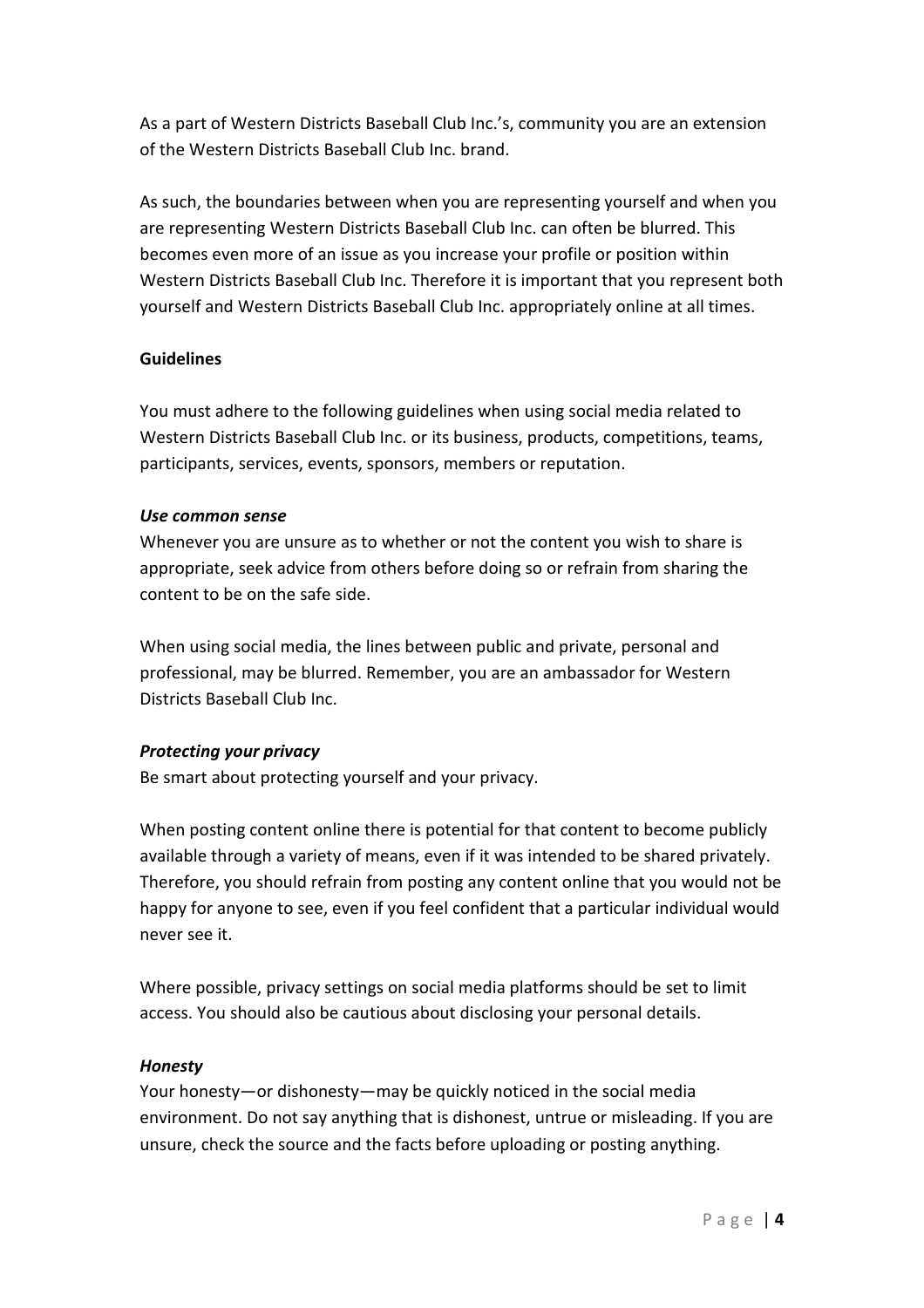Western Districts Baseball Club Inc. recommends erring on the side of caution – if in doubt, do not post or upload.

Do not post anonymously, using pseudonyms or false screen names. Be transparent and honest. Use your real name, be clear about who you are and identify any affiliations you have.

If you have a vested interest in something you are discussing, point it out. If you make an endorsement or recommendation about something you are affiliated with, or have a close relationship with, you must disclose that affiliation.

The web is not anonymous. You should assume that all information posted online can be traced back to you. You are accountable for your actions both on and offline, including the information you post via your personal social media accounts.

### Use of disclaimers

Wherever practical, include a prominent disclaimer stating who you work for or are affiliated with (e.g. member of Western Districts Baseball Club Inc.) and that anything you publish is your personal opinion and that you are not speaking officially. This is good practice and is encouraged, but don't count on it to avoid trouble -– it may not have legal effect.

### Reasonable use

If you are an employee of Western Districts Baseball Club Inc., you must ensure that your personal use of social media does not interfere with your work commitments or productivity.

# Respect confidentiality and sensitivity

When using social media, you must maintain the privacy of Western Districts Baseball Club Inc.'s confidential information. This includes information that is not publically accessible, widely known, or not expected to be shared outside of Western Districts Baseball Club Inc.

Remember, if you are online, you are on the record—much of the content posted online is public and searchable.

Within the scope of your authorisation by Western Districts Baseball Club Inc., it is perfectly acceptable to talk about Western Districts Baseball Club Inc. and have a dialogue with the community, but it is not okay to publish confidential information of Western Districts Baseball Club Inc. Confidential information includes things such as details about litigation, unreleased product information and unpublished details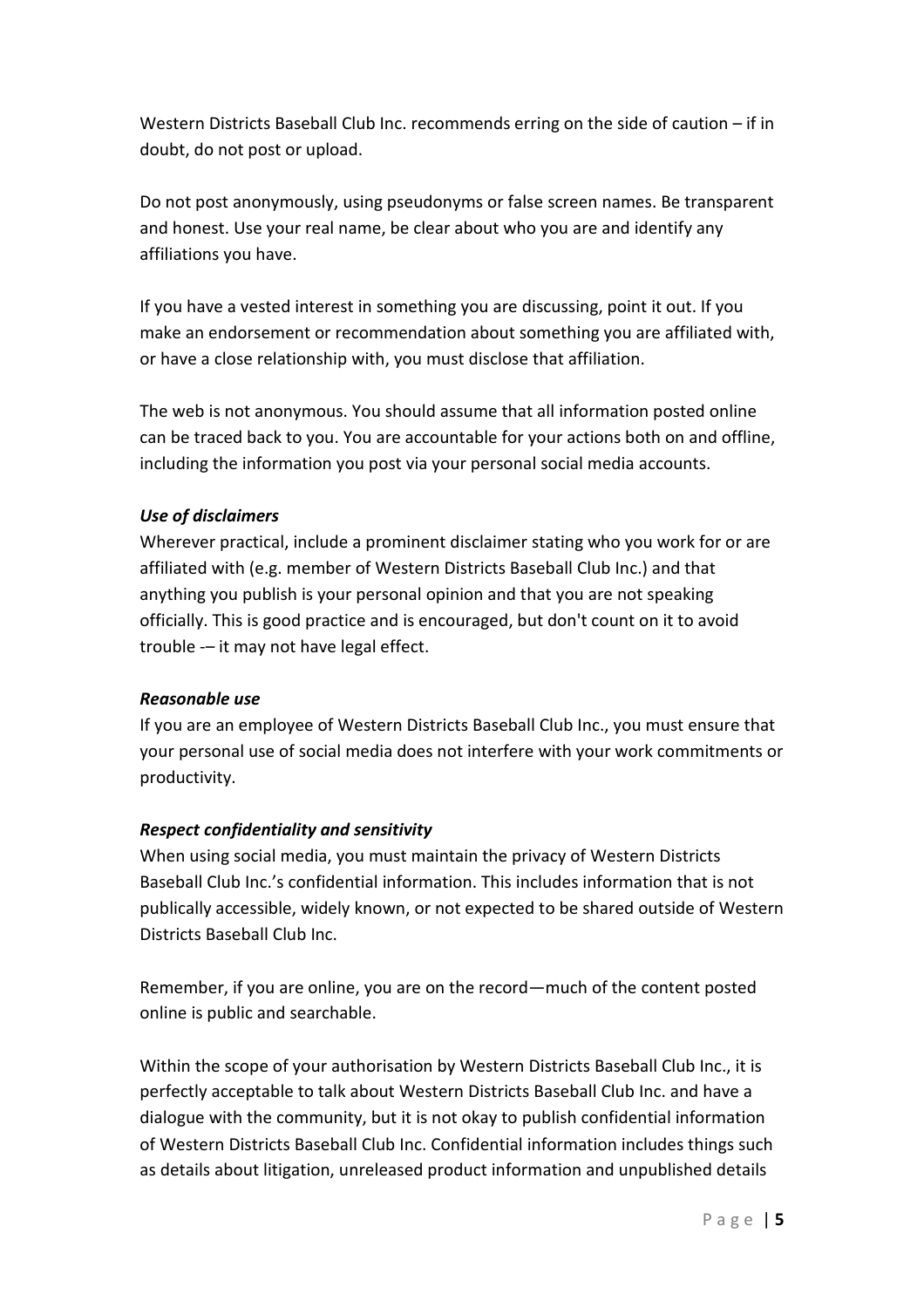about our members, teams, coaching practices, financial information and trade secrets.

When using social media you should be considerate to others and should not post information when you have been asked not to, or where consent has not been sought and given. You must also remove information about another person if that person asks you to do so.

Permission should always be sought if the use or publication of information is not incidental, but directly related to an individual. This is particularly relevant to publishing any information regarding minors. In such circumstances, parental or guardian consent is mandatory.

#### Gaining permission when publishing a person's identifiable image

You must obtain express permission from an individual to use a direct, clearly identifiable image of that person.

You should also refrain from posting any information or photos of a sensitive nature. This could include accidents, incidents or controversial behaviour.

In every instance, you need to have consent of the owner of copyright in the image.

### Complying with applicable laws

Do not post or link to content that contains illegal or indecent content, including defamatory, vilifying or misleading and deceptive content.

### Abiding by copyright laws

It is critical that you comply with the laws governing copyright in relation to material owned by others and Western Districts Baseball Club Inc.'s own copyrights and brands.

You should never quote or use more than short excerpts of someone else's work, and you should always attribute such work to the original author/source. It is good practice to link to others' work rather than reproduce it.

#### Discrimination, sexual harassment and bullying

The public in general, and Western Districts Baseball Club Inc.'s employees and members, reflect a diverse set of customs, values and points of view.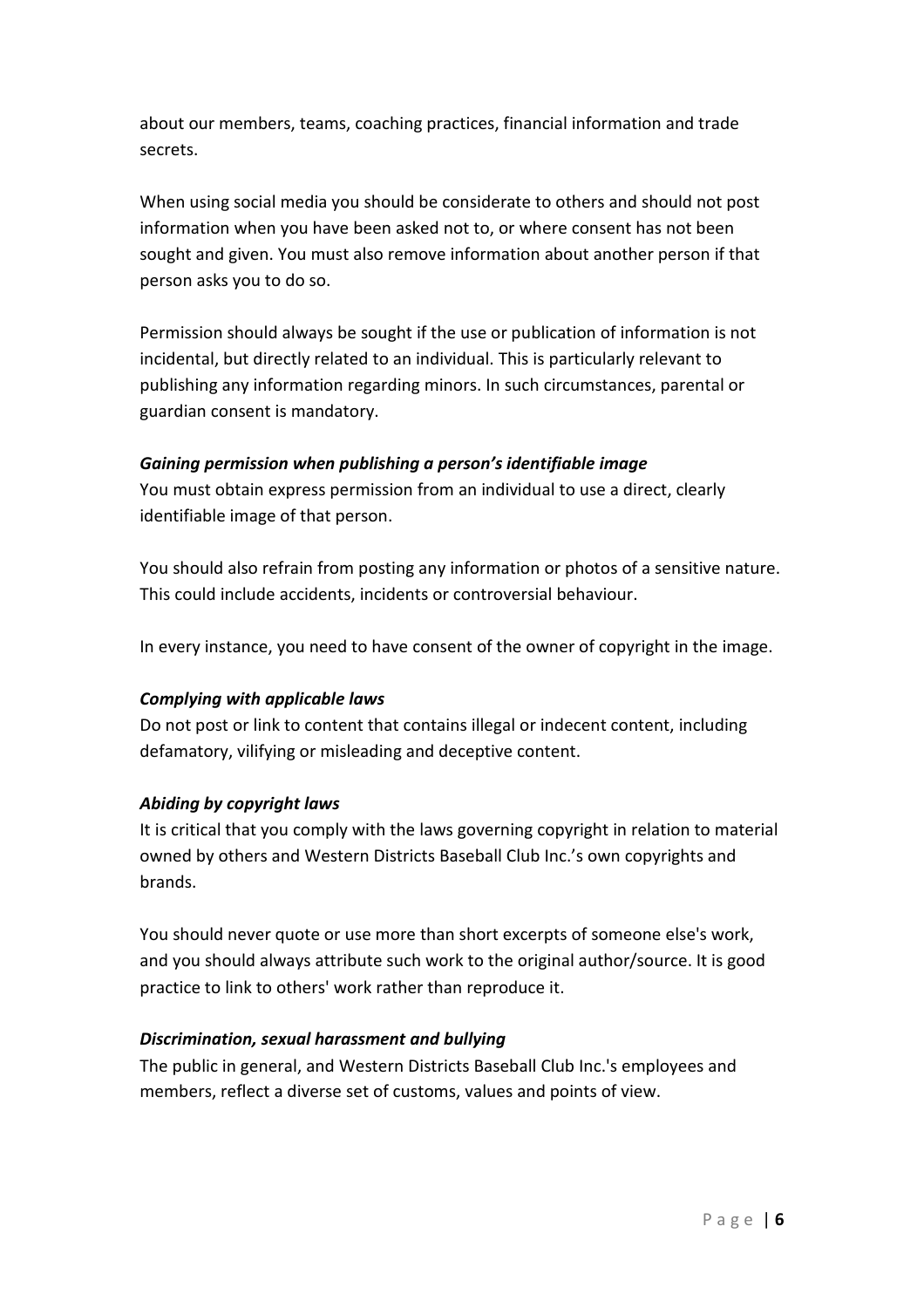You must not post any material that is offensive, harassing, discriminatory, embarrassing, intimidating, sexually explicit, bullying, hateful, racist, sexist or otherwise inappropriate.

When using social media you may also be bound by Western Districts Baseball Club Inc.'s values and the Baseball Australia Member Protection Policy.

### Avoiding controversial issues

Within the scope of your authorisation by Western Districts Baseball Club Inc., if you see misrepresentations made about Western Districts Baseball Club Inc. in the media, you may point that out to the relevant authority in your <<ORGANISATION>>. Always do so with respect and with the facts. If you speak about others, make sure what you say is based on fact and does not discredit or belittle that party.

#### Dealing with mistakes

If Western Districts Baseball Club Inc. makes an error while posting on social media, be up front about the mistake and address it quickly. If you choose to modify an earlier post, make it clear that you have done so. If someone accuses Western Districts Baseball Club Inc. of posting something improper (such as their copyrighted material or a defamatory comment about them), address it promptly and appropriately and if necessary, seek legal advice.

### Conscientious behaviour and awareness of the consequences

Keep in mind that what you write is your responsibility, and failure to abide by these guidelines could put your member status at risk.

You should always follow the terms and conditions for any third-party sites in which you participate.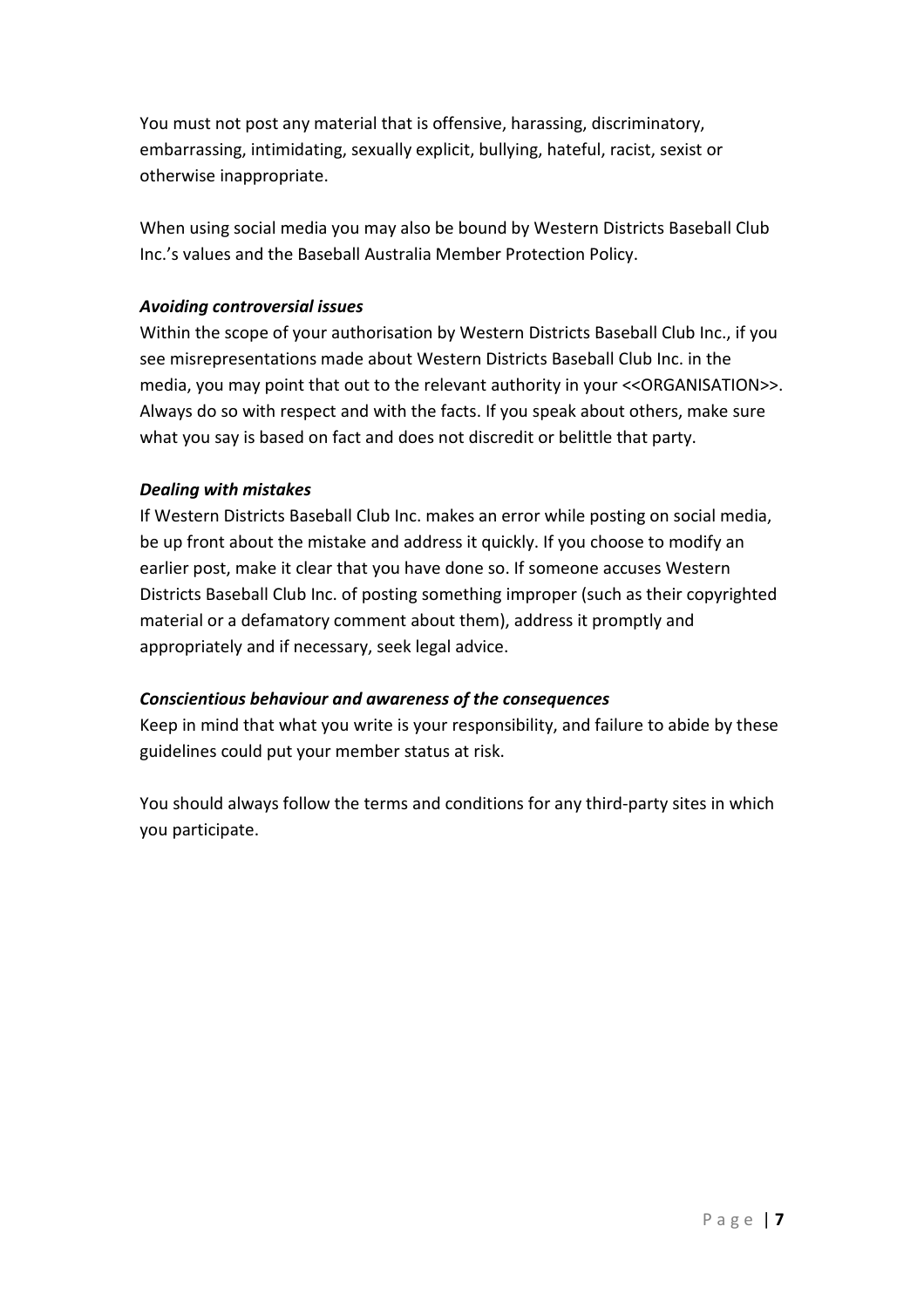Branding and intellectual property of Western Districts Baseball Club Inc. You must not use any of Western Districts Baseball Club Inc.'s intellectual property or imagery on your personal social media without prior approval from Western Districts Baseball Club Inc.

Western Districts Baseball Club Inc.'s intellectual property includes but is not limited to:

- trademarks
- logos
- slogans
- training and Academy documentation and plans
- imagery which has been posted on Western Districts Baseball Club Inc. official social media sites or website.

You must not create either an official or unofficial Western Districts Baseball Club Inc. presence using the organisation's trademarks or name without prior approval from Western Districts Baseball Club Inc.

You must not imply that you are authorised to speak on behalf of Western Districts Baseball Club Inc. unless you have been given official authorisation to do so by the Club Committee in writing.

Where permission has been granted to create or administer an official social media presence for Western Districts Baseball Club Inc., you must adhere to the Western Districts Baseball Club Inc. Branding Guidelines.

### Policy breaches

Breaches of this policy include but are not limited to:

- Using Western Districts Baseball Club Inc.'s name, motto, crest and/or logo in a way that would result in a negative impact for the organisation, clubs and/or its members.
- Posting or sharing any content that is abusive, harassing, threatening, demeaning, defamatory or libellous.
- Posting or sharing any content that includes insulting, obscene, offensive, provocative or hateful language.
- Posting or sharing any content, which if said in person during the playing of the game would result in a breach of the rules of the game.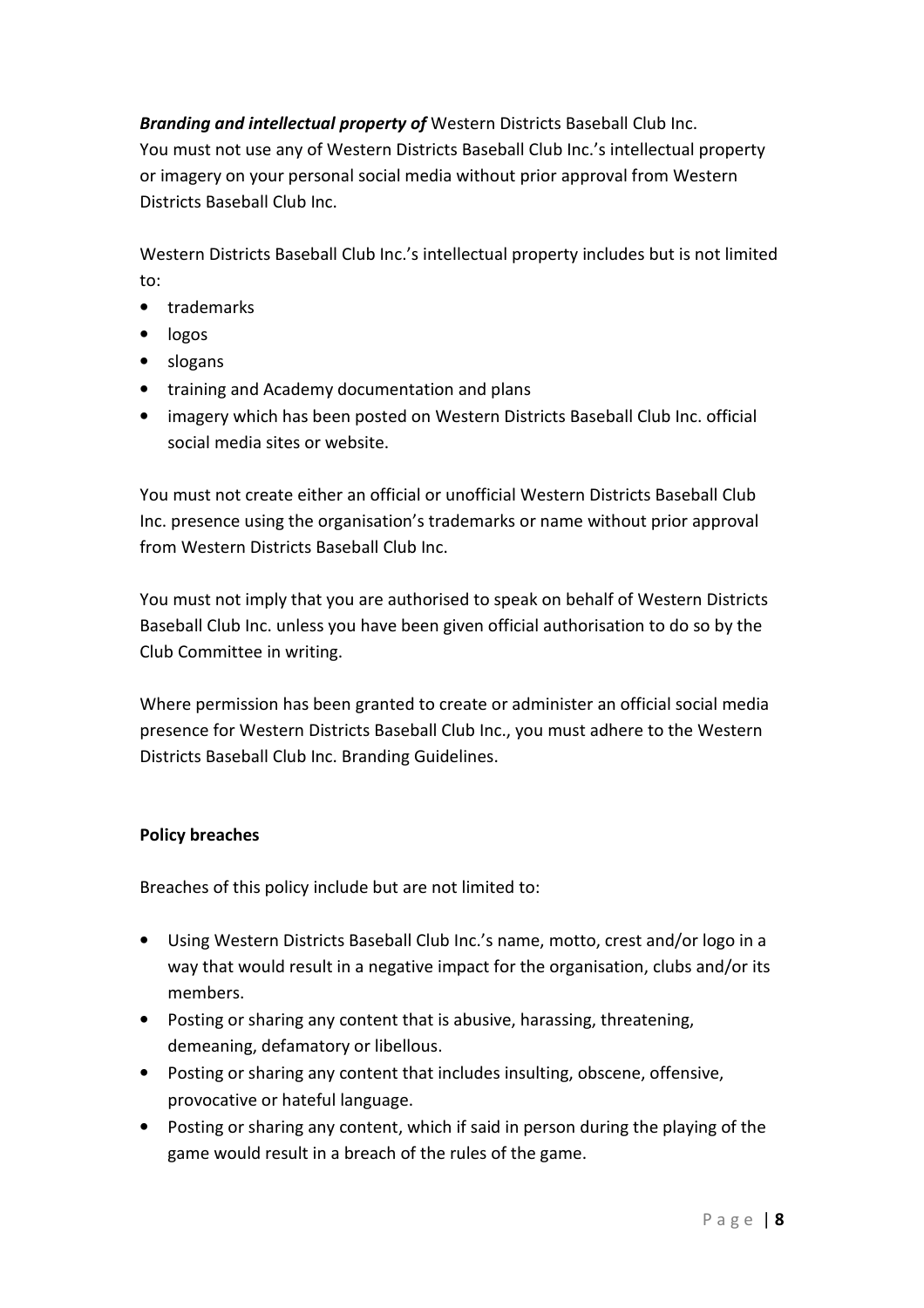- Posting or sharing any content in breach of Western Districts Baseball Club Inc.'s anti-discrimination, racial discrimination, sexual harassment or other similar policy.
- Posting or sharing any content that is a breach of any state or Commonwealth law.
- Posting or sharing any material to our social media channels that infringes the intellectual property rights of others.
- Posting or sharing material that brings, or risks bringing Western Districts Baseball Club Inc., its affiliates, its sport, its officials, members or sponsors into disrepute. In this context, bringing a person or organisation into disrepute is to lower the reputation of that person or organisation in the eyes of the ordinary members of the public.

# Reporting a breach

If you notice inappropriate or unlawful content online relating to Western Districts Baseball Club Inc. or any of its members, or content that may otherwise have been published in breach of this policy, you should report the circumstances immediately.

In the first instance the breach notification should be sent to the Club Secretary by email at secretary@westsbaseball.com.au

Further information about reporting breaches:

- For a complaint about the misuse of social media relating to a match or competition that occurs either prior to, during, or after a game; refer to Baseball Queensland Social Networking Policy.
- For a complaint about the misuse of social media that is general in nature and/or ongoing and does not apply to a particular game; refer to BA Member Protection Policy

# Investigation

Alleged breaches of this social media policy may be investigated according to Western Districts Baseball Club Inc.'s Social Media Policy.

Where it is considered necessary, Western Districts Baseball Club Inc. may report a breach of this social media policy to police.

# Disciplinary process, consequences and appeals

Depending on the circumstances breaches of this policy may be dealt with in accordance with the disciplinary procedure contained in the Baseball Australia Member Protection Policy.